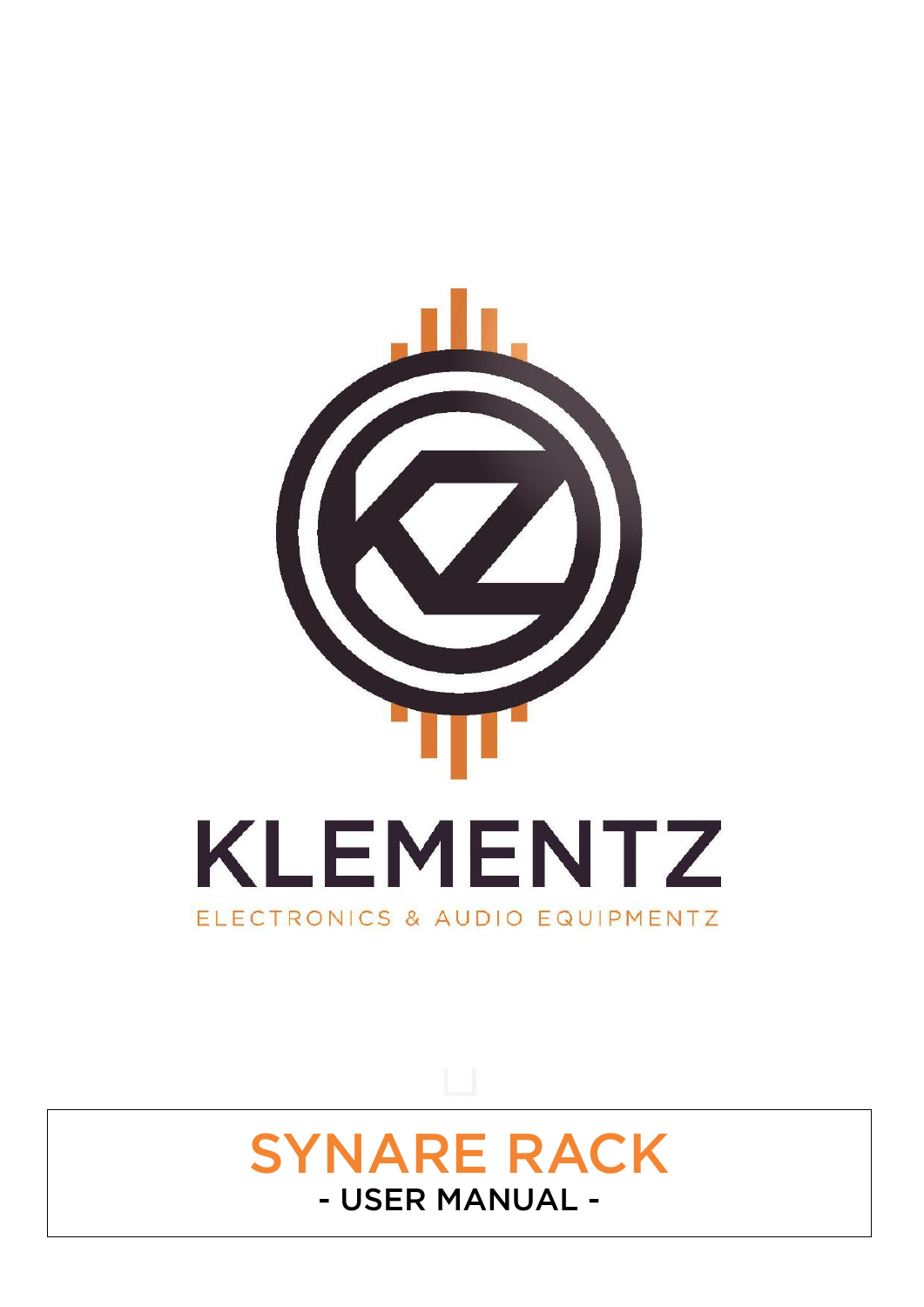## **SYNARE RACK - User Manual**

WWW.KLEMENTZ.FR

# **CONTENT**

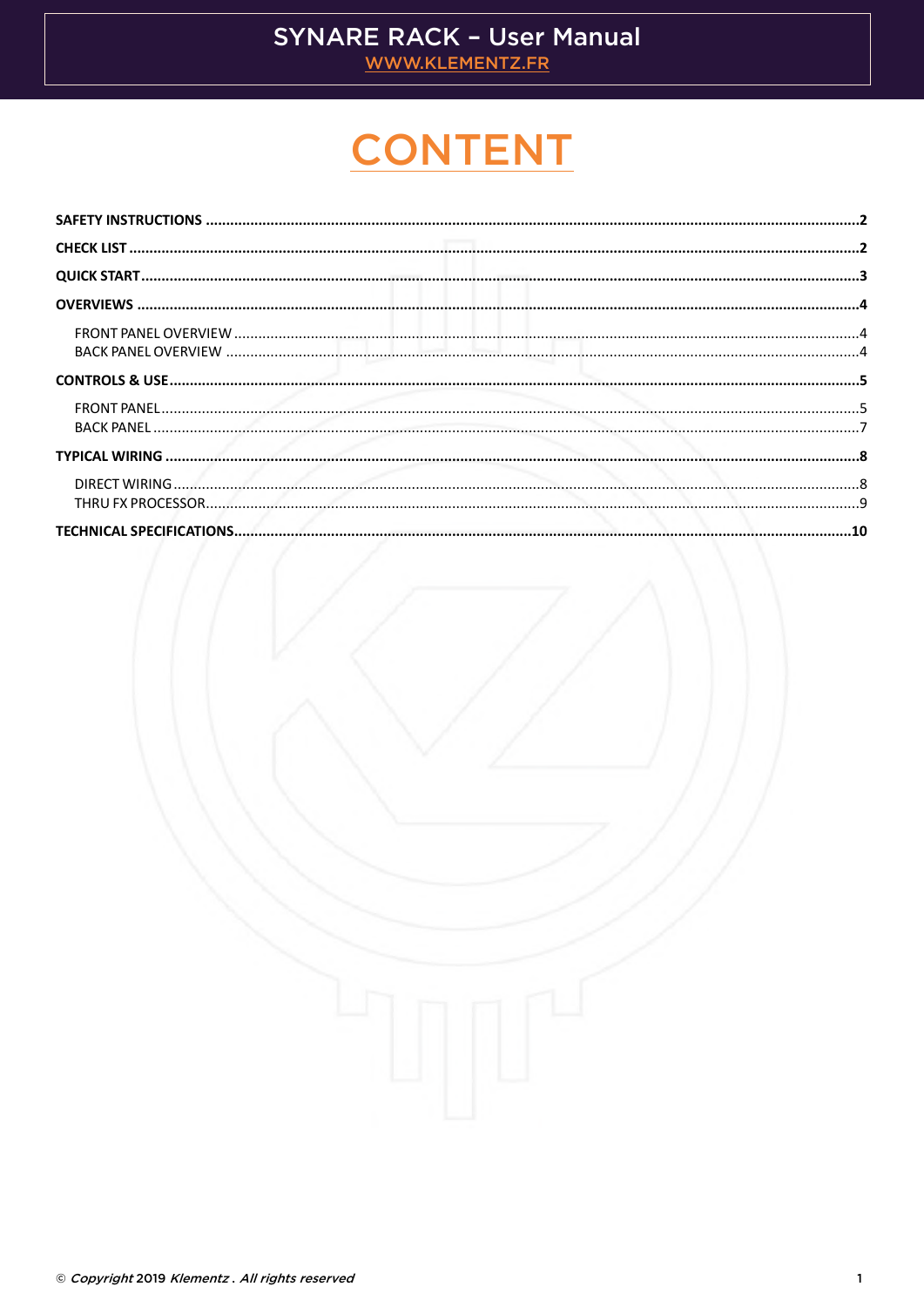### **SYNARE RACK - User Manual**

WWW.KLEMENTZ.FR [WWW.KLEMENTZ.FR](http://www.klementz.fr/)

# <u>SAFETY INSTRUCTIONS INSTRUCTIONS</u>

- 
- <span id="page-2-0"></span>1. Read these instructions.<br>2. Carefully keep these instructions.
- 3. Respect the warnings.
- 4. Follow all these instructions.
- 5. Do not use near a water source.
- 6. Clean only with a dry and clean cloth.
- 7. Don't place near a heat source, that is near any equipment that produces heat.
- 8. Don't use another Power Supply than the one that is provided with the purchase.
- 9. In case of lost or damage of the Power Supply, contact KLEMENTZ before using a new power supply.
- 10. Make sure that the Power Supply block is not getting trampled, neither on the transformer part, nor on the cable or connector part.
- 11. Unplug this equipment during a thunderstorm or as soon as you have finished using it.
- 12. Please directly contact KLEMENTZ for any After Sale service. This is mandatory in case the equipment is damaged : if the cable, the Power Supply or connectors of the equipment are damaged, if liquid has been knocked over it or if objects have fallen on it, if it has been exposed to rain or humidity, if it does not work correctly or if it has fallen.
- 13. Do not let the power supply block plugged in a socket when the equipment is not in use. The power supply bloc is always powered even if the power switch of the unit is in OFF position. To completely disconnect the machine, remove the power supply block from the mains plug.
- 14. In any setup case, leave a sufficient space for the equipment to cool properly. You can arrange other equipment on the top and/or on the bottom of the unit, but some (like amplifiers) may cause a buzz or generate too much heat, it may cause damage your equipment or degrade its performances.
- 15. In order to evaluate any risk of fire or electric chock, keep this equipment away from any source of humidity and splash of any type. The equipment must also be kept away from any object filled with liquid (bottled drinks, vase, ...) (bottled drinks, vase, …)

### **CHECK LIST CHECK LIST**

<span id="page-2-1"></span>First of all, thank you from all the KLEMENTZ team for buying this SYNARE.

These items are included in the box:

- 1 x SYNARE RACK<br>• 1 x POWER SUPPL
- 1 x POWER SUPPLY (12VDC)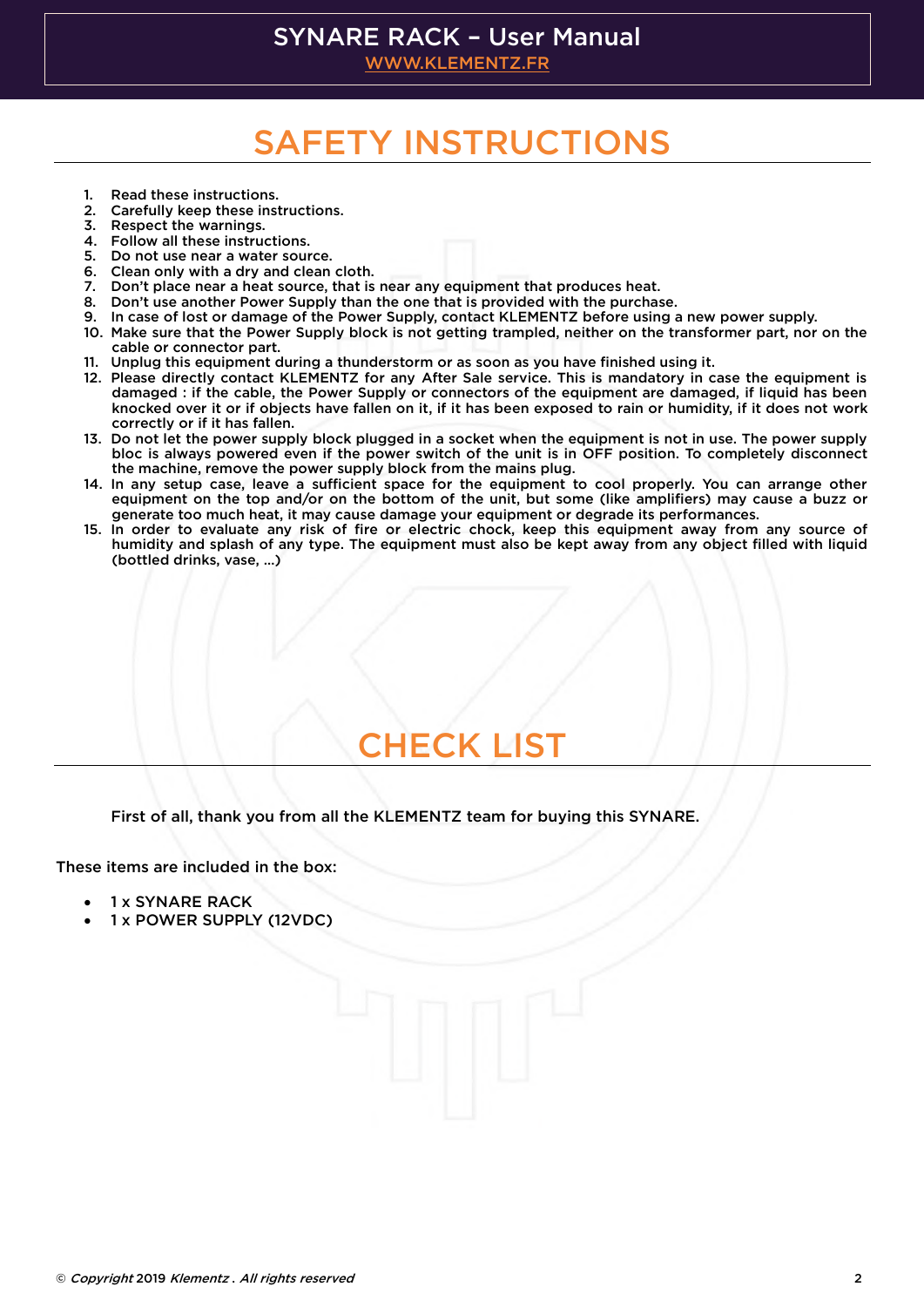# SYNARE RACK - User Manual

[WWW.KLEMENTZ.FR](http://www.klementz.fr/)

# <u>Quick Started Started Started Started Started Started Started Started Started Started Started Started Started Started Started Started Started Started Started Started Started Started Started Started Started Started Started</u>

<span id="page-3-0"></span>For a correct use of your SYNARE, please read the instructions below:

- 1. This SYNARE must be plugged into a LINE input of your mixer or preamp. An effect processor<br>can be plugged between your SYNARE and the LINE input of your mixer, only if the input of your effect processor is also a LINE type input. In any case, do not plug your SYNARE in a Microphone input or it may damage it. Please see the « Typical wiring » section for a more detailed<br>description of the possible wirings. description of the possible wirings.
- $2.5<sub>2</sub>$  in the SYNARC with a DJ mixer, a  $2<sub>1</sub>$  recessary, necessary.



NOTE<br>On the cable described above, the 6.35mm JACK must be MONO. If it is STEREO, the sound will be transmitted only on the left channel of your sound system. transmitted on the left channel of  $\mathcal{N}$  on the  $\mathcal{N}$ 

- Put your SYNARE on, activate the trigger and progressively increase the volume until you have a Put your SYNARE on, activate the trigger and progressively increase the volume until you have a
- 4. Only use the provided power supply block.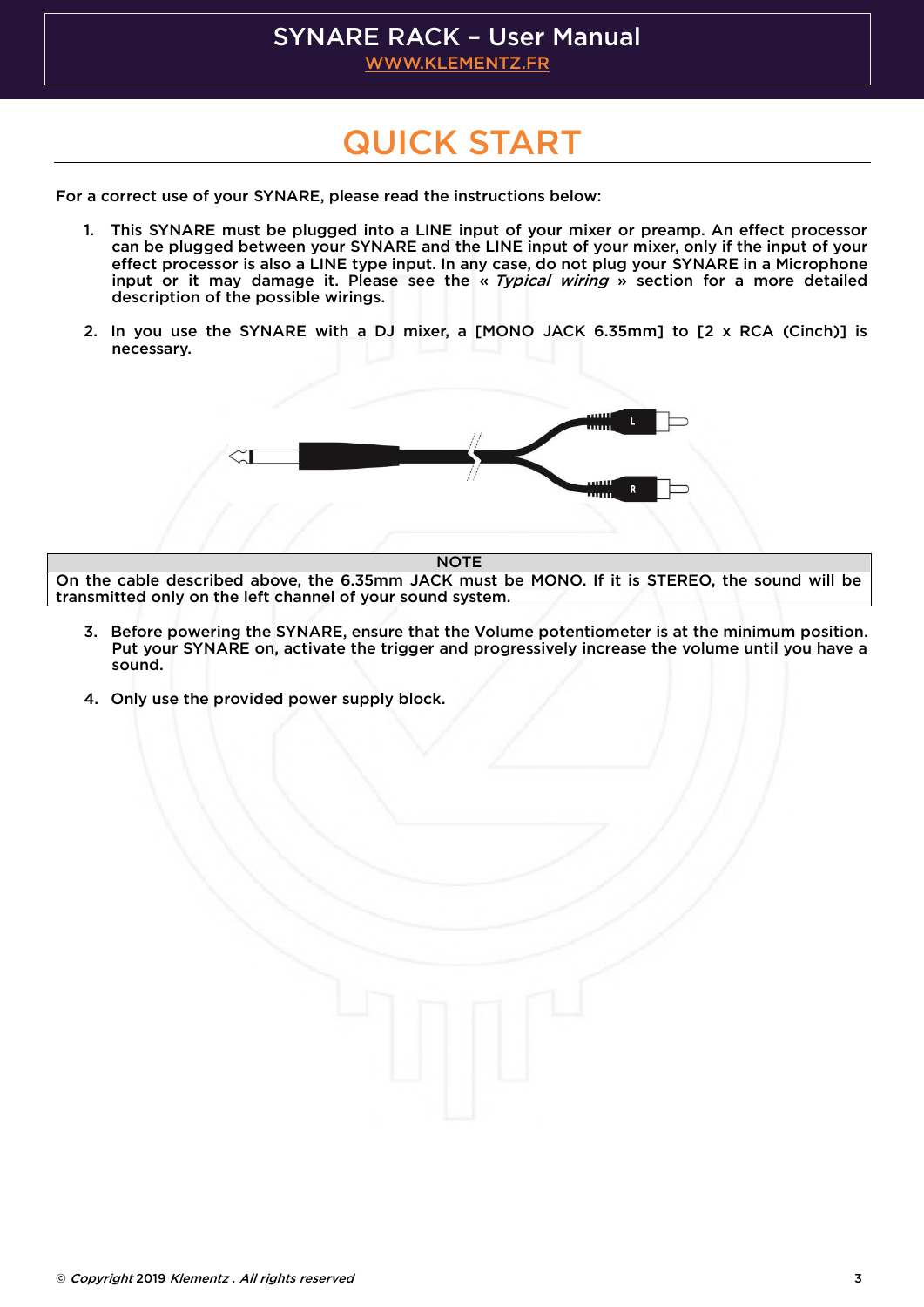### **OVERVIEWS**

### <span id="page-4-1"></span><span id="page-4-0"></span>FRONT PANEL OVERVIEW



# <span id="page-4-2"></span> $\overline{\phantom{a}}$

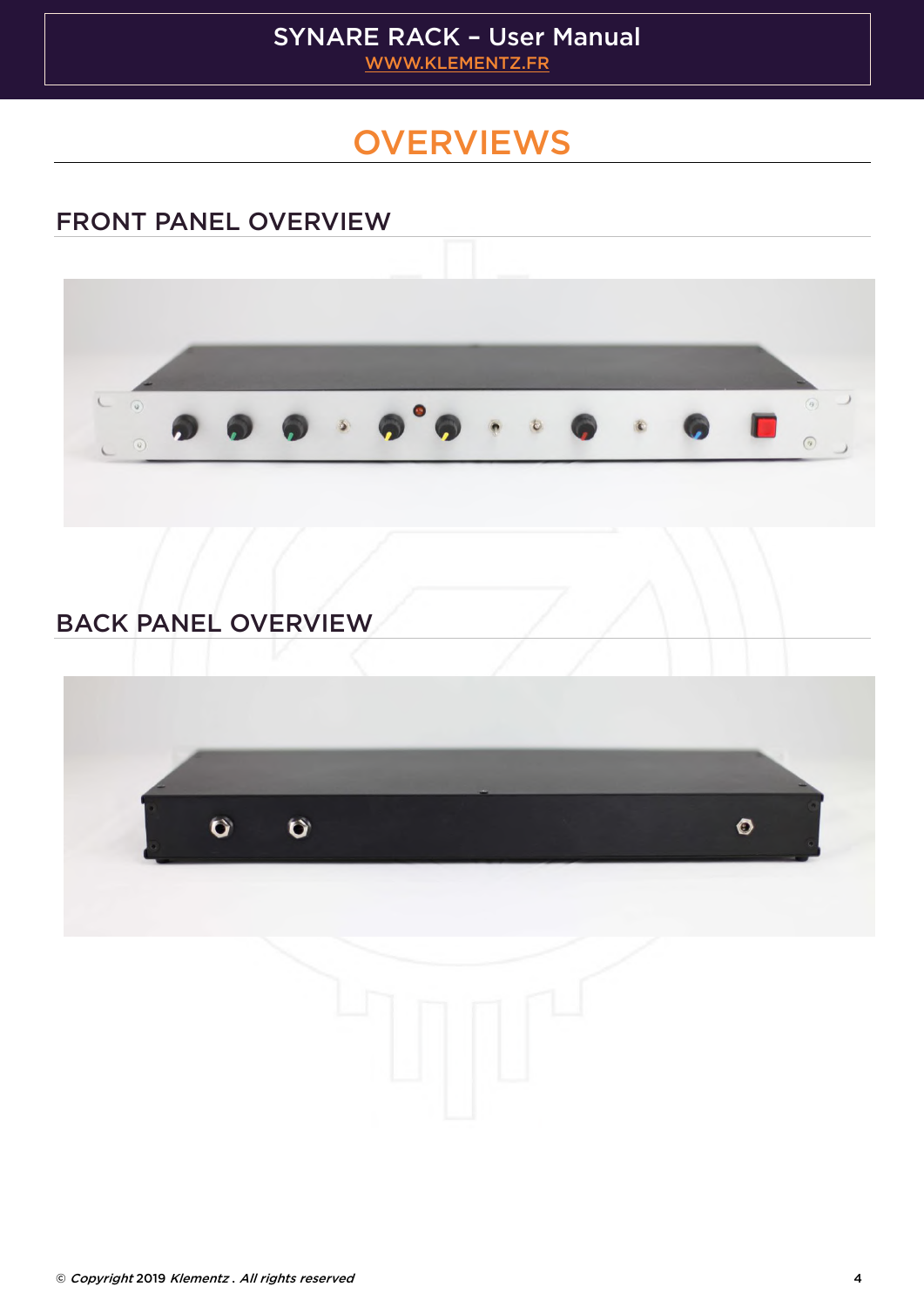## <span id="page-5-0"></span>CONTROLS & USE

<span id="page-5-1"></span>

The table below explains the features of the controls above.

| <b>FUNCTIONS</b>    | <b>USAGE</b>                                                                                                                                                                                                                                                                                                                          |
|---------------------|---------------------------------------------------------------------------------------------------------------------------------------------------------------------------------------------------------------------------------------------------------------------------------------------------------------------------------------|
| <b>SENS</b>         | Setting of the sensivity of the external trigger (the external trigger is sold<br>separately).<br>If it is at the minimum (fully anti-clockwise), the sensivity will be null,<br>the external trigger will not trigger the SYNARE.<br>If it is at the maximum, the sensivity will be maximum.<br>$\bullet$                            |
| <b>DECAY</b>        | This potentiometer controls the duration before the sound stops.<br>At the minimum (fully anti-clockwise), the duration will be very slow, the<br>$\bullet$<br>sound will stop nearly instantly.<br>If it is at the maximum, the duration before the sound stops will longer.<br>$\bullet$                                            |
| <b>TRIG AMP</b>     | This potentiometer is controlling the amount of pitch modification by the<br>trigger.                                                                                                                                                                                                                                                 |
| <b>TRIG UP/DOWN</b> | 2-position switch allowing to choose the way the trigger affects the pitch<br>modification (from low to high [rising] or from high to low [falling]).                                                                                                                                                                                 |
| <b>LFO SPEED</b>    | Rotary potentiometer allowing setting the oscillation speed of the LFO.<br>If it is at the minimum (fully anticlockwise) the oscillation speed will be<br>$\bullet$<br>low and the modulation will be slower.<br>If it is at the maximum, the oscillation speed will be fast and the<br>$\bullet$<br>modulation will be fast as well. |
| <b>LFO LED</b>      | Light indicating the oscillation speed of the LFO                                                                                                                                                                                                                                                                                     |
| <b>LFO AMP</b>      | Rotary potentiometer allowing to set the amplitude of the pitch modulation by<br>the LFO.                                                                                                                                                                                                                                             |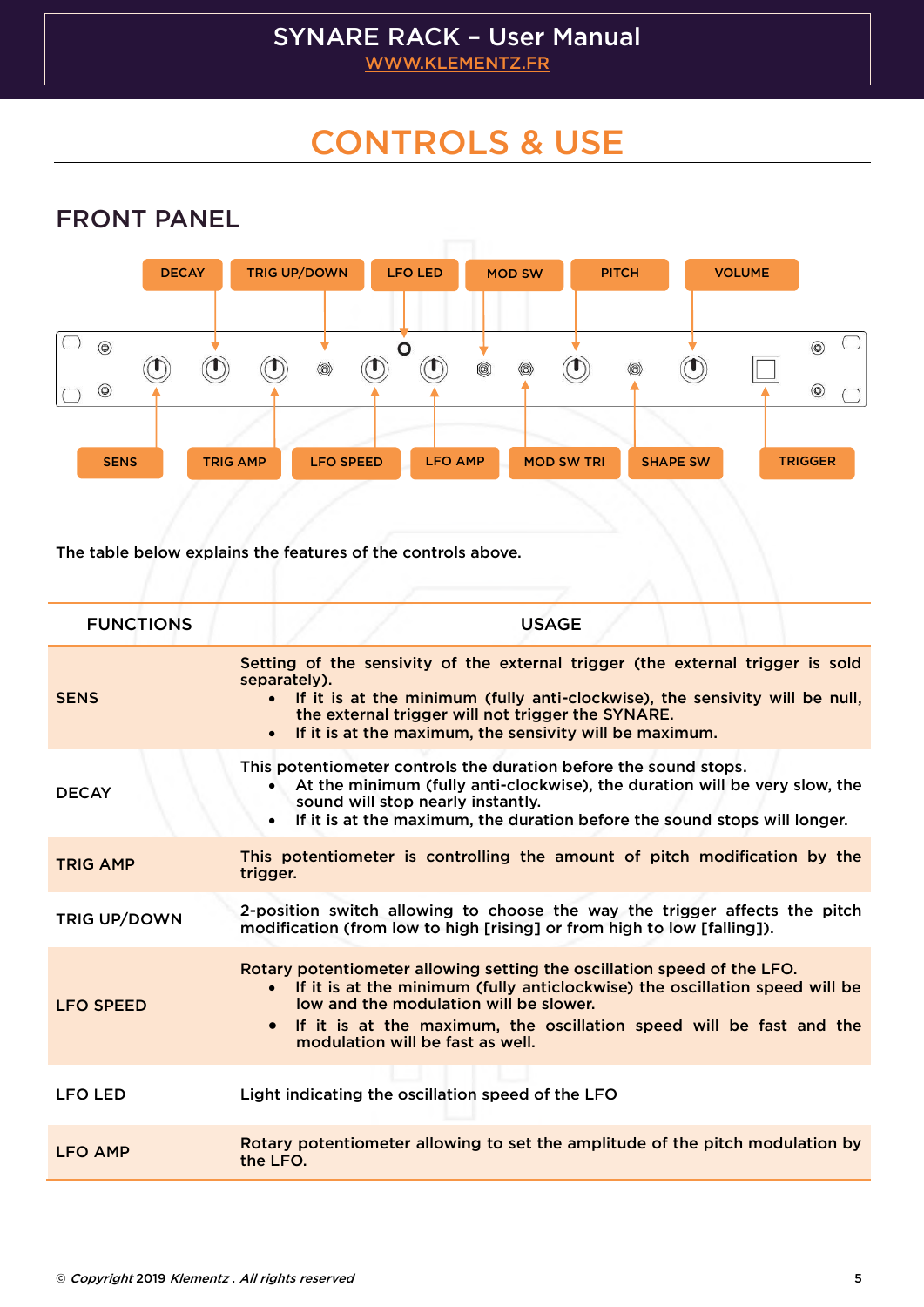| MOD SW            | 2-positions switch selecting the base waveform of the LFO :<br>In the left position, the waveform will be square ( $\alpha$ SQR $\omega$ )<br>In the right position, the waveform will be triangle (« TRI »)                                                                                                                                                         |
|-------------------|----------------------------------------------------------------------------------------------------------------------------------------------------------------------------------------------------------------------------------------------------------------------------------------------------------------------------------------------------------------------|
| <b>MOD SW TRI</b> | This 3-position switch is only active when the $\alpha$ MODULATION SW $\alpha$ is in the<br>«TRI» position. It is used to select between 3 waveforms derivated from the<br>triangle one (« TRI ») :<br>In middle position, Triangle Waveform<br>$\bullet$<br>• In high position, rising sawtooth waveform<br>In low position, falling sawtooth waveform<br>$\bullet$ |
| <b>PITCH</b>      | Rotary potentiometer allowing to set the pitch of the sound :<br>• If it is at the minimum (fully anticlockwise), the pitch of the sound is low.<br>• If it is at the maximum, the pitch of the signal is high.                                                                                                                                                      |
| <b>SHAPE SW</b>   | 2-position switch allowing setting the base waveform of the SYNARE.                                                                                                                                                                                                                                                                                                  |
| <b>VOLUME</b>     | Rotary potentiometer allowing to set the output volume of the SYNARE                                                                                                                                                                                                                                                                                                 |
| <b>TRIGGERS</b>   | Push button that triggers the sound output of the SYNARE.                                                                                                                                                                                                                                                                                                            |
|                   |                                                                                                                                                                                                                                                                                                                                                                      |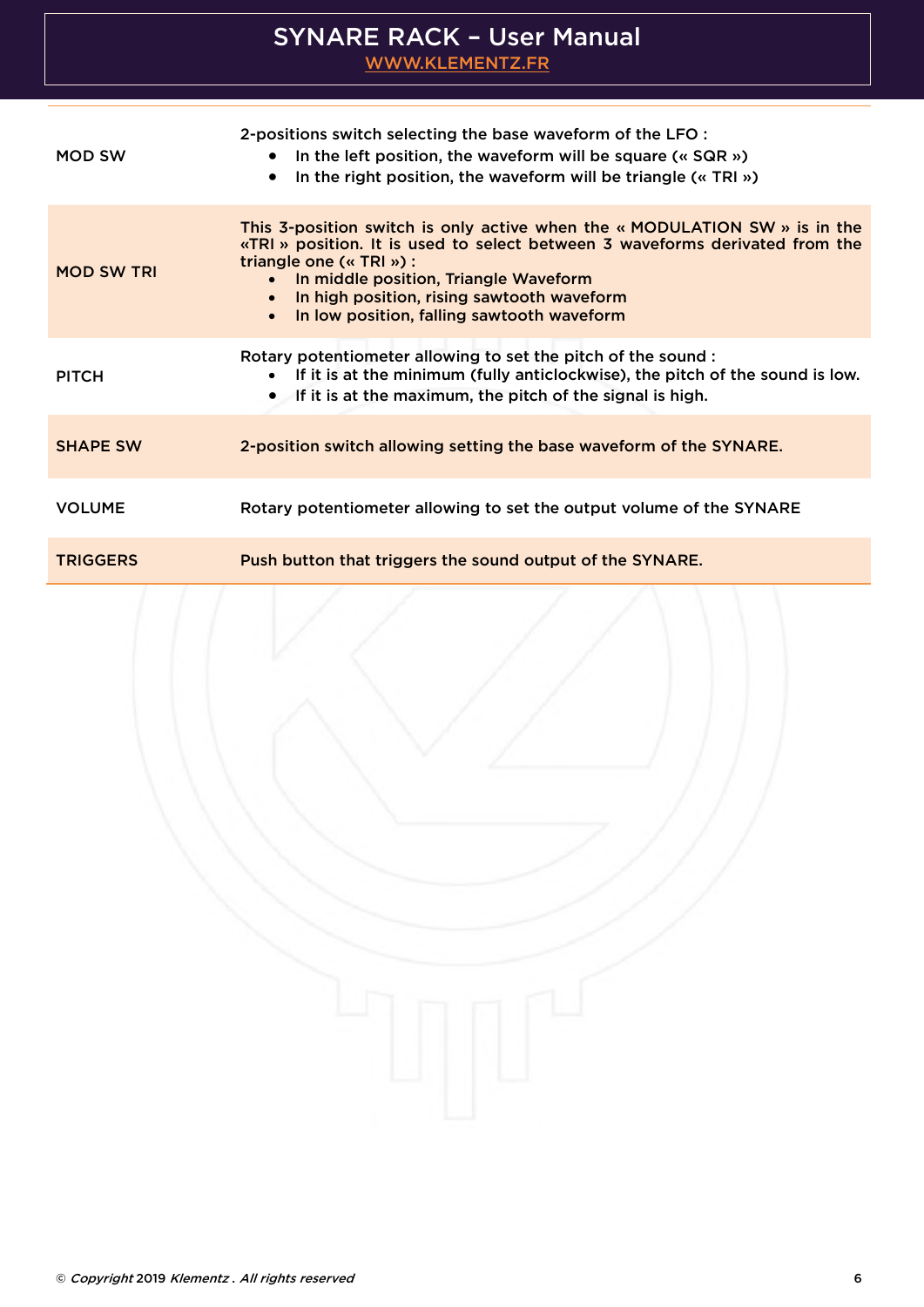# STREET WWW.KLEMENTZ.FR

[WWW.KLEMENTZ.FR](http://www.klementz.fr/)

### <span id="page-7-0"></span>BACK PANEL



The table below explains the functions of the connectors presented above.

| <b>FUNCTIONS</b>         | <b>USAGE</b>                                                                                                                                     |
|--------------------------|--------------------------------------------------------------------------------------------------------------------------------------------------|
| <b>EXT TRIGGER INPUT</b> | Input Connector to plug an external trigger.                                                                                                     |
| <b>AUDIO OUTPUT</b>      | 6.35mm MONO JACK type unbalanced output connector (check the « Typical<br>Wiring » section below).                                               |
| DC JACK INPUT            | DC JACK type power supply connector, with the following characteristics :<br>• Centre positive<br>Barrel type connector 2.5 x 5.5mm<br>$\bullet$ |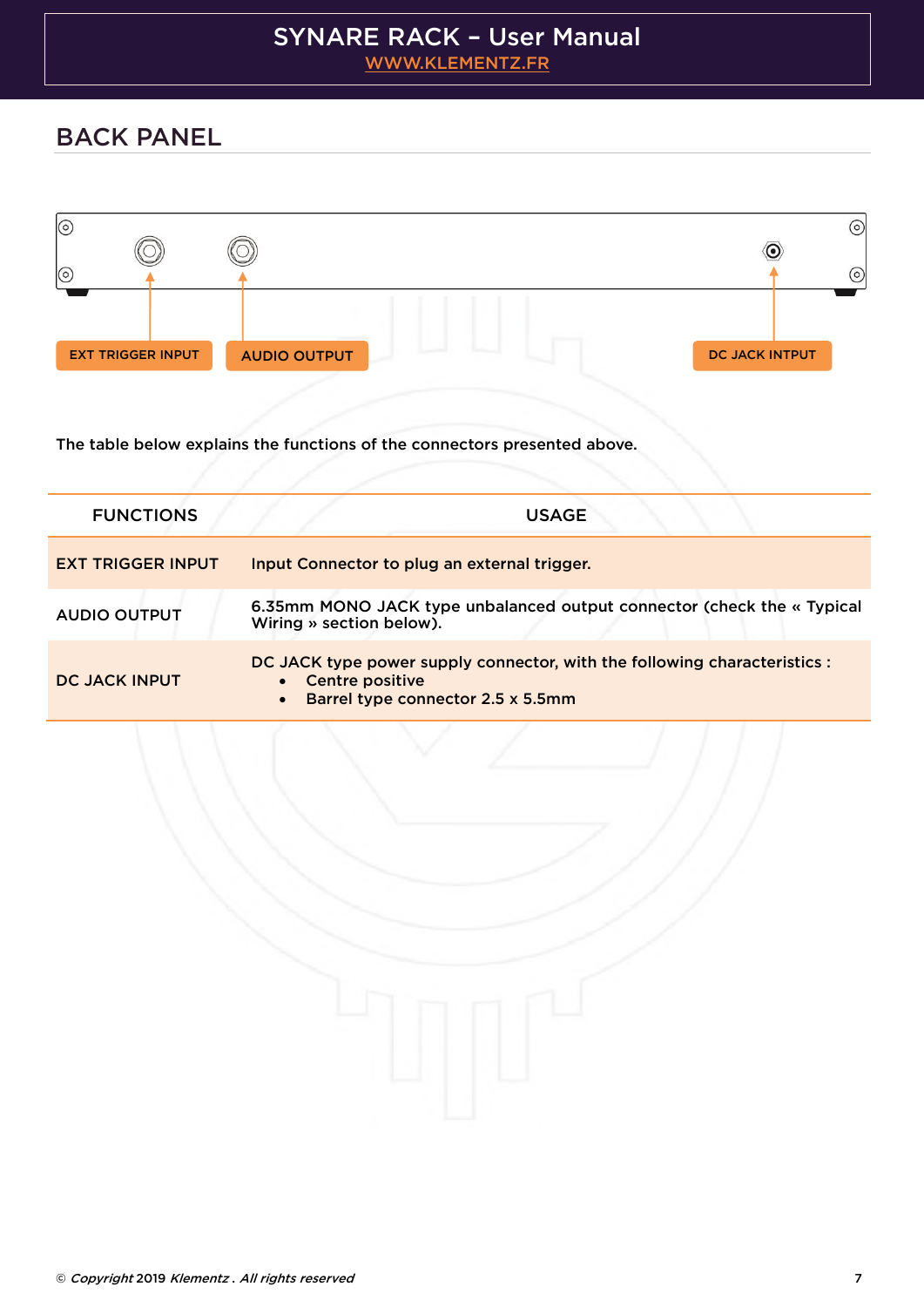# TYPICAL WIRELESS OF THE USE OF THE USE OF THE USE OF THE USE OF THE USE OF THE USE OF THE USE OF THE USE OF TH

### <span id="page-8-1"></span><span id="page-8-0"></span>**DIRECT WIRING** <u>Direct Wirings (2000)</u><br>Direct Wirings (2000)<br>Direct Wirings (2000)

The simplest connection is the « Serial » one, meaning that the output of the SYNARE is directly inserted into a LINE input of the mixer or preamplifier. inserted into a LINE input of the mixer or preamplifier.

 $T$  to have the effect send and return functionality. will need to have the effect send and return functionality.

The diagram of this example is presented below:

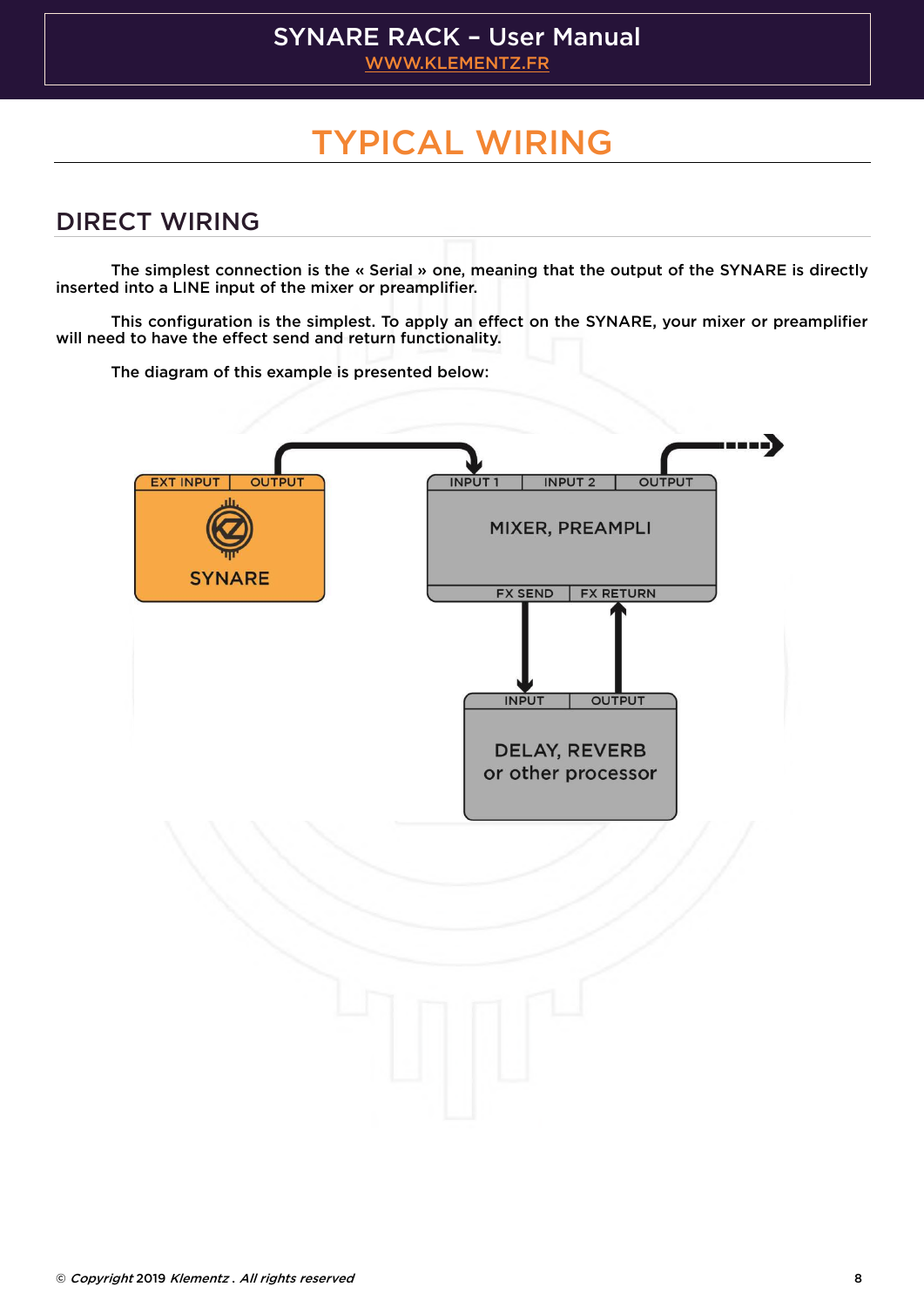# STREET WWW.KLEMENTZ.FR

[WWW.KLEMENTZ.FR](http://www.klementz.fr/)

## <span id="page-9-0"></span>The Company of the Company of the Company of the Company of the Company of the Company of the Company of the Co

The use of the dub siren (the SYNARE is one) is often coupled with an effect processor (for example Echo or Reverb). If your mixer or preamplifier does not have send/return functionality or if you prefer to keep this effect loop for another use, it is possible to plug the output of your SYNARE in the input of an effect processor (DUB DELAY for example). The output of the effect processor will be plugged into a LINE input of your mixer or preamplifier. The below diagram shows this wiring type: plugged into a LINE input of your mixer or preamplifier. The below diagram shows this wiring type:



NOTE<br>Some effect processors are made to be used with an instrument (a guitar for example) or a microphone. Before plugging your SYNARE on your processor, check that the input of your processor is a LINE type. The output level of your SYNARE being relatively high, it can damage the input of your  $\mathbf{f}$  a LINE type. The output level of  $\mathbf{f}$  and  $\mathbf{f}$  is called the input of  $\mathbf{f}$  and  $\mathbf{f}$  is  $\mathbf{f}$  and  $\mathbf{f}$  and  $\mathbf{f}$  is a damage the input of  $\mathbf{f}$  and  $\mathbf{f}$  and  $\mathbf{f}$  and  $\mathbf{f}$  a <u>effect</u> processor

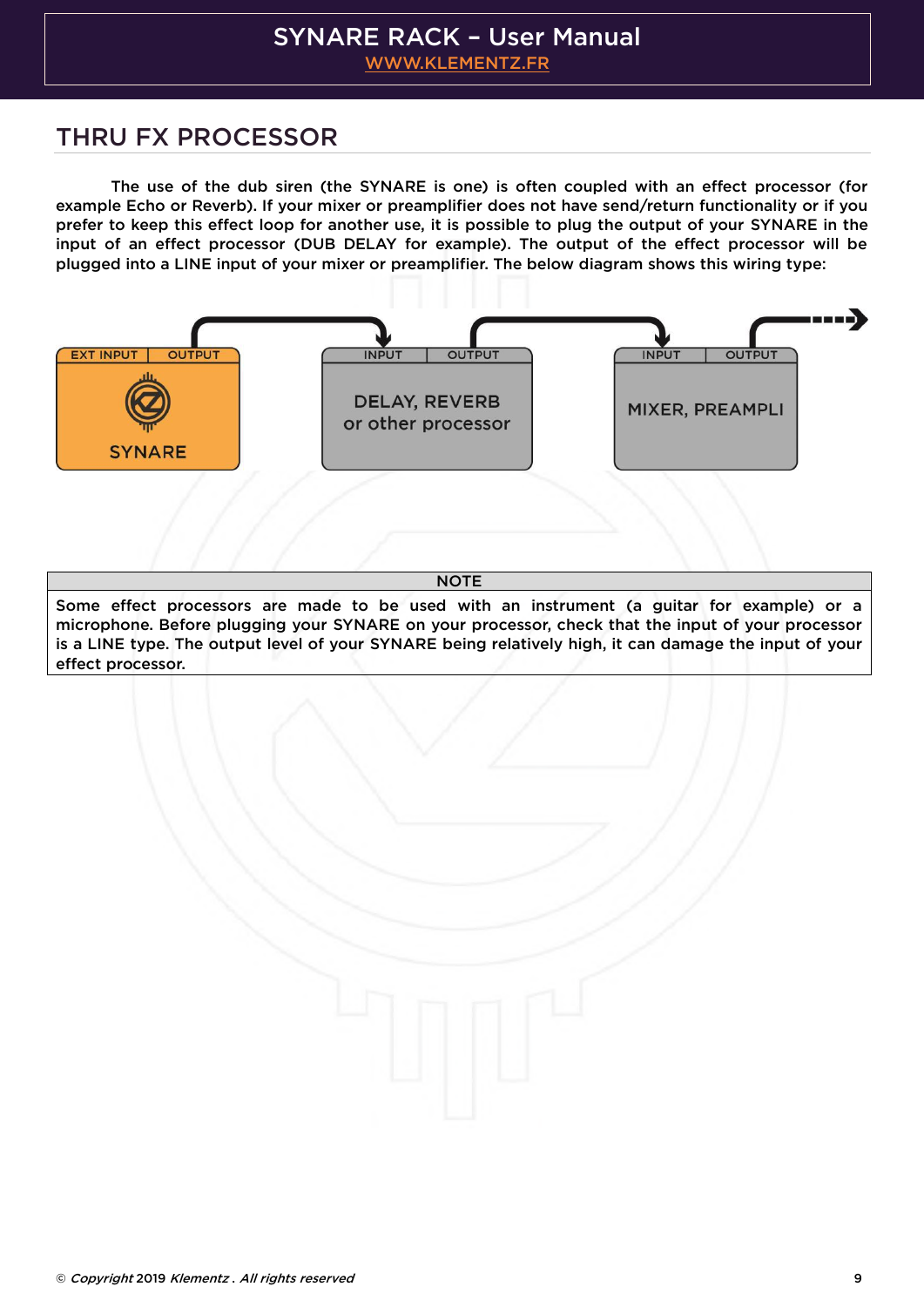# STREET WWW.KLEMENTZ.FR

[WWW.KLEMENTZ.FR](http://www.klementz.fr/)

## TECHNICAL SPECIFICATIONS

<span id="page-10-0"></span>

| <b>POWER SUPPLY</b> | 12 VDC, Center positive, 2.5 x 5.5mm barrel type connector |
|---------------------|------------------------------------------------------------|
| <b>CURRENT DRAW</b> | Less than 200mA                                            |
| <b>AUDIO OUTPUT</b> | 1/4" unbalanced MONO Jack                                  |
| <b>SIZE</b>         | 483 x 198 x 47,3 mm                                        |
|                     |                                                            |